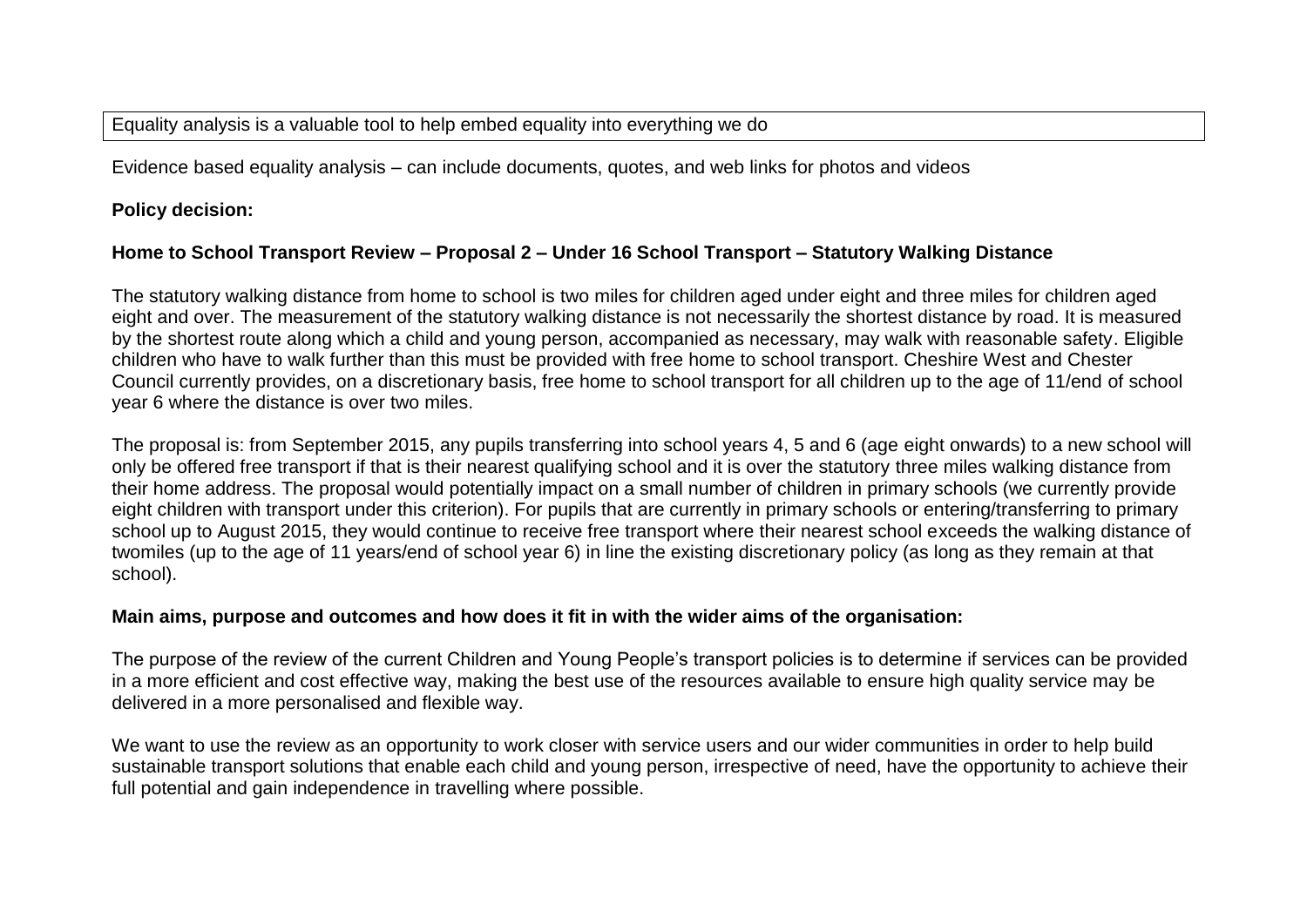**Lead officer:** Claire Gregory, Senior Manager School Planning

**Stakeholders**: See consultee list accompanying the Executive papers

While process is important, equality analysis is essentially about outcomes.

Lack of evidence of discrimination is not evidence of a lack of discrimination.

It is not acceptable to say that a policy is applied uniformly to all groups and is therefore fair and equal. Applying a policy or procedure consistently may result in differential outcomes for different groups.

For each of the areas overleaf, an assessment needs to be made on whether the policy has a **positive, negative or neutral impact**, and brief details of why this decision was made and notes of any mitigation should be included. Where the impact is negative, this needs to be given a **high, medium or low assessment**. It is important to rate the impact of the policy based on the current situation (i.e. disregarding any actions planned to be carried out in future).

**High impact** – a significant potential impact, risk of exposure, history of complaints, no mitigating measures in place etc.

**Medium impact** –some potential impact exists, some mitigating measures are in place, poor evidence

**Low impact** – almost no relevancy to the process, e.g. an area that is very much legislation led and where the Council has very little discretion

|                                                                                                             | <b>Neutral</b>                                                                                                                                 | <b>Positive</b>                                                                                                                          | <b>Negative</b>                                                                                                                   |
|-------------------------------------------------------------------------------------------------------------|------------------------------------------------------------------------------------------------------------------------------------------------|------------------------------------------------------------------------------------------------------------------------------------------|-----------------------------------------------------------------------------------------------------------------------------------|
| Target group / area                                                                                         |                                                                                                                                                |                                                                                                                                          |                                                                                                                                   |
| <b>Race and ethnicity</b><br>(including Gypsies and Travellers;<br>migrant workers, asylum seekers<br>etc.) | The proposal should have no<br>immediate impact on the basis of<br>ethnicity.<br>People who have English as an<br>additional language may have | Those currently in receipt of the<br>provision (as at August 2015)<br>would continue to receive it up<br>until the end of school year 6. | Changing residence more<br>frequently may lead to more<br>changes in schools which may<br>lead to more transport<br>implications. |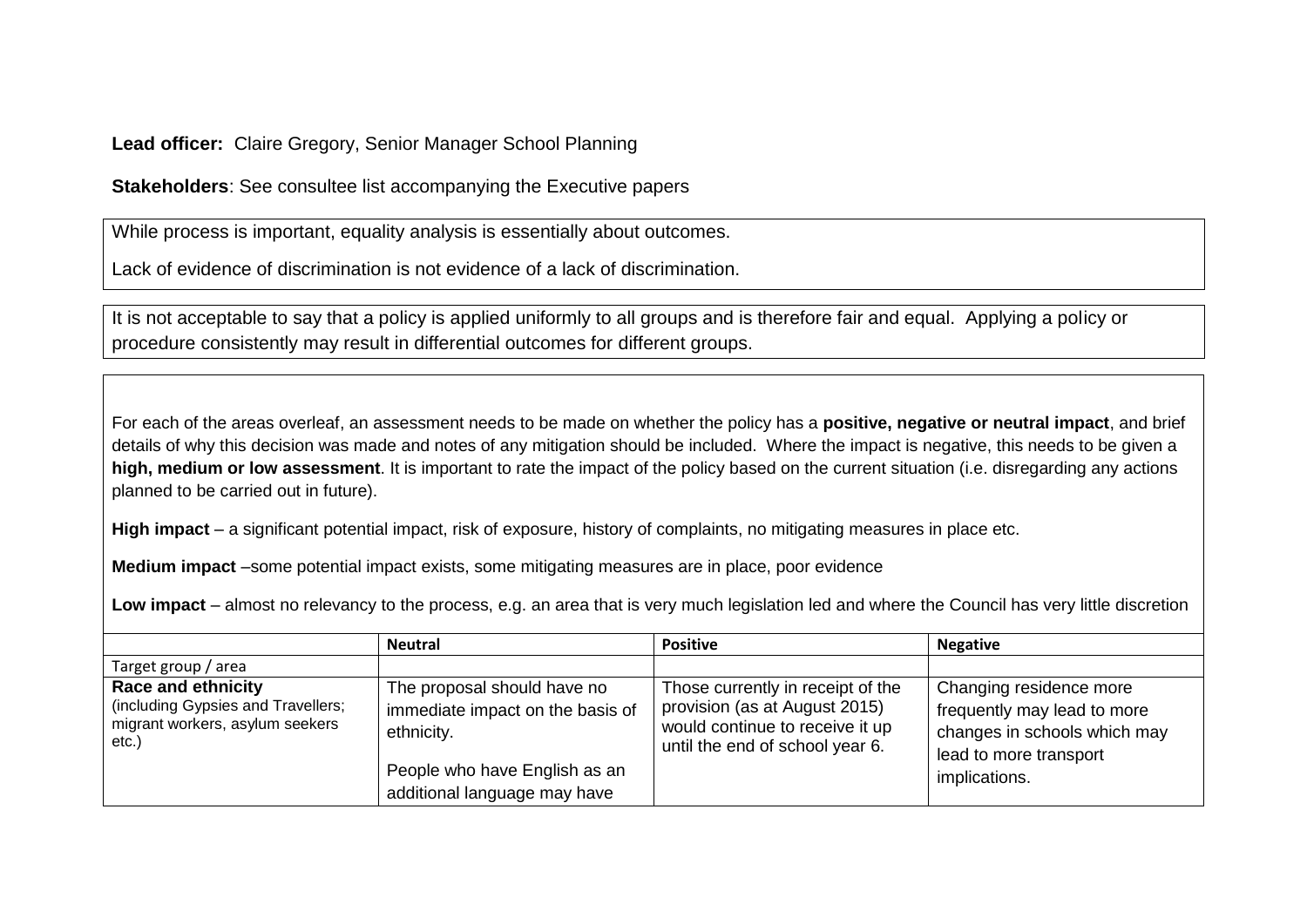|                                                                                                                                                                             | less awareness and<br>understanding of both transport<br>and admission to school policies<br>and therefore increased potential<br>for school placement to have<br>unforeseen transport implications<br>for parents. |                                                                                                                                          | A lack of established support<br>network for newly arrived families<br>in particular.<br>Children from Traveller sites may<br>be affected by this proposal due<br>to the geographic position of<br>some sites. |
|-----------------------------------------------------------------------------------------------------------------------------------------------------------------------------|---------------------------------------------------------------------------------------------------------------------------------------------------------------------------------------------------------------------|------------------------------------------------------------------------------------------------------------------------------------------|----------------------------------------------------------------------------------------------------------------------------------------------------------------------------------------------------------------|
|                                                                                                                                                                             | <b>Medium impact</b> – ensure policies<br>and supporting information is<br>accessible and plain English for<br>all customers to understand.<br>Ensure documents can be<br>translated if required.                   |                                                                                                                                          |                                                                                                                                                                                                                |
|                                                                                                                                                                             | The proposal would bring policy<br>into line with national legislation.                                                                                                                                             |                                                                                                                                          |                                                                                                                                                                                                                |
|                                                                                                                                                                             | Young people from ethnic<br>backgrounds, including Gypsies<br>and Travellers, are more likely to<br>be bullied or harassed due to their<br>ethnic background.                                                       |                                                                                                                                          |                                                                                                                                                                                                                |
|                                                                                                                                                                             | <b>Medium</b> $-$ close working with<br>Gypsy, Roma, Traveller Advisory<br>Service to minimise impact.                                                                                                              |                                                                                                                                          |                                                                                                                                                                                                                |
| <b>Disability</b><br>(as defined by the Equality Act - a<br>person has a disability if they have a<br>physical or mental impairment that<br>has a substantial and long-term | The proposal should have no<br>immediate impact on the basis of<br>disability.                                                                                                                                      | Those currently in receipt of the<br>provision (as at August 2015)<br>would continue to receive it up<br>until the end of school year 6. | Access to suitable alternative<br>transport may be more limited for<br>disabled young people depending<br>on their individual needs.                                                                           |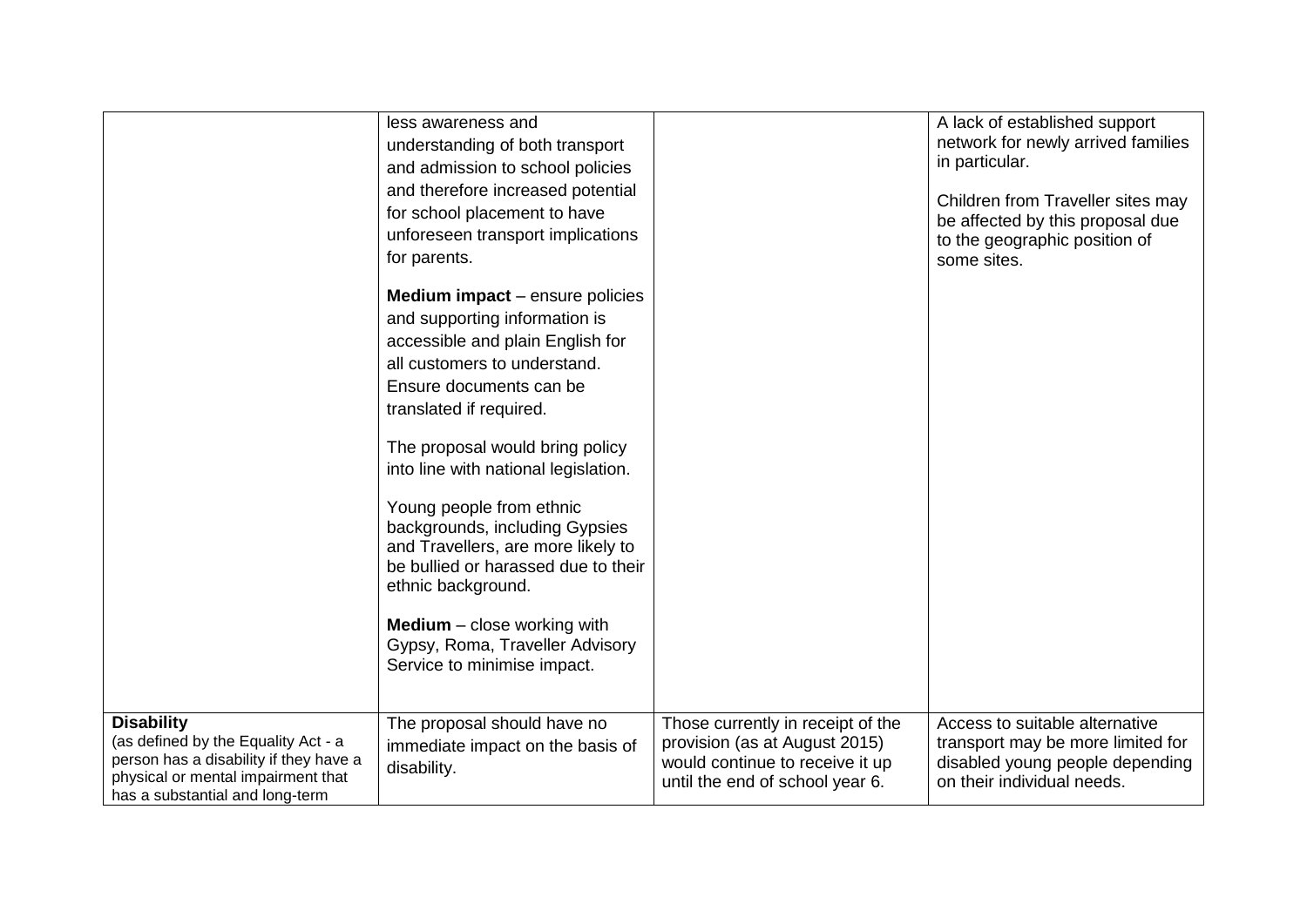| adverse effect on their ability to carry |  |                                                                                                                                                                                                                                                                                                                                                                                                          |
|------------------------------------------|--|----------------------------------------------------------------------------------------------------------------------------------------------------------------------------------------------------------------------------------------------------------------------------------------------------------------------------------------------------------------------------------------------------------|
| out normal day-to-day activities)        |  | Pupils who may not be eligible<br>under SEN but could have<br>difficulties walking or accessing<br>transport.                                                                                                                                                                                                                                                                                            |
|                                          |  | <b>Medium impact</b> – children<br>registered at a school within<br>walking distance of home who, by<br>reason of their SEN, disability or<br>mobility problems, cannot<br>reasonably be expected to walk<br>there, and no suitable<br>arrangements have been made<br>for them to attend a nearer school<br>will be eligible for transport.<br>Potential impact on disabled<br>parents/carers who may be |
|                                          |  | unable to accompany/transport<br>non-disabled pupils who would<br>not be eligible for free transport<br>under the new proposal.                                                                                                                                                                                                                                                                          |
|                                          |  | <b>Medium impact</b> - for those pupils                                                                                                                                                                                                                                                                                                                                                                  |
|                                          |  | with additional needs attending                                                                                                                                                                                                                                                                                                                                                                          |
|                                          |  | educational establishments, as                                                                                                                                                                                                                                                                                                                                                                           |
|                                          |  | deemed necessary by the                                                                                                                                                                                                                                                                                                                                                                                  |
|                                          |  | authority, arrangements for                                                                                                                                                                                                                                                                                                                                                                              |
|                                          |  | transport would continue to be                                                                                                                                                                                                                                                                                                                                                                           |
|                                          |  | made.                                                                                                                                                                                                                                                                                                                                                                                                    |
|                                          |  | Free transport to the nearest                                                                                                                                                                                                                                                                                                                                                                            |
|                                          |  | suitable school would be provided                                                                                                                                                                                                                                                                                                                                                                        |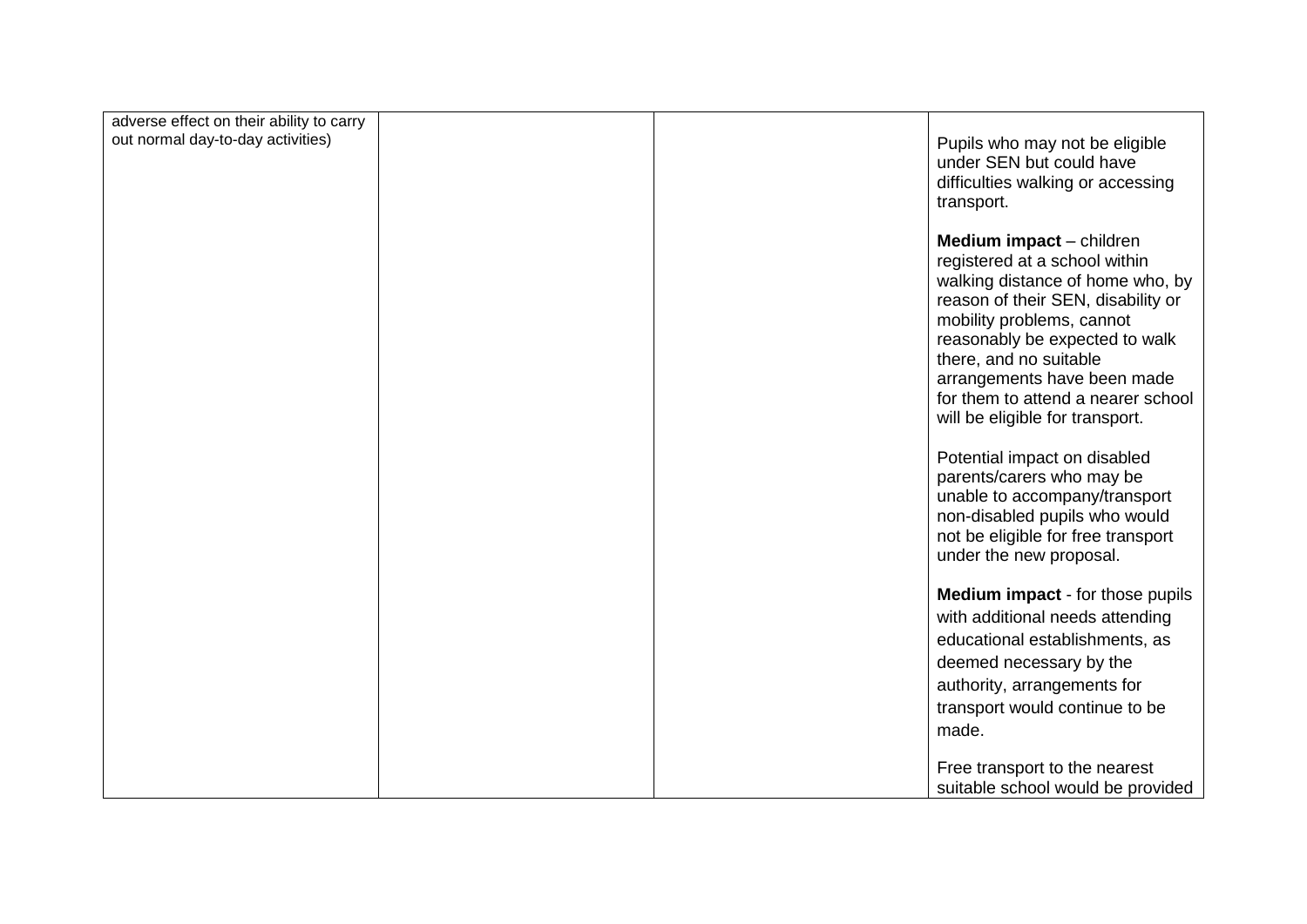|                            |                                                                                                |                                                                                                                      | under the distance limit in<br>exceptional circumstances in line<br>with current policy, for example<br>pupils with severe mobility<br>difficulties or for whom no viable<br>public transport is available.                                                                                                                                                                                                                                                                                                                                                                                                                                                                                                                                                                                                               |
|----------------------------|------------------------------------------------------------------------------------------------|----------------------------------------------------------------------------------------------------------------------|---------------------------------------------------------------------------------------------------------------------------------------------------------------------------------------------------------------------------------------------------------------------------------------------------------------------------------------------------------------------------------------------------------------------------------------------------------------------------------------------------------------------------------------------------------------------------------------------------------------------------------------------------------------------------------------------------------------------------------------------------------------------------------------------------------------------------|
| Gender/gender reassignment | The proposal should have no<br>immediate impact on the basis of<br>gender/gender reassignment. | Those currently in receipt of the<br>provision would continue to<br>receive it up until the end of<br>school year 6. | Individuals are more likely to be<br>bullied or harassed.<br>Young women/girls are more<br>likely to be concerned about<br>personal safety when travelling<br>alone, including walking to and<br>from travel points (e.g. bus stops,<br>train stations)<br>Young men/boys are more likely<br>to be involved in incidents,<br>including personal attack, both as<br>victims and perpetrators. This<br>would also apply to travelling on<br>public transport.<br>Specific personal safety issues for<br>transgender young people. - may<br>be targeted bullying.<br><b>Medium impact</b> – legislation<br>assumes all children and young<br>people up to the age of 18 will be<br>accompanied as necessary when<br>considering the statutory walking<br>distances (two miles for pupils<br>aged under eight and three miles |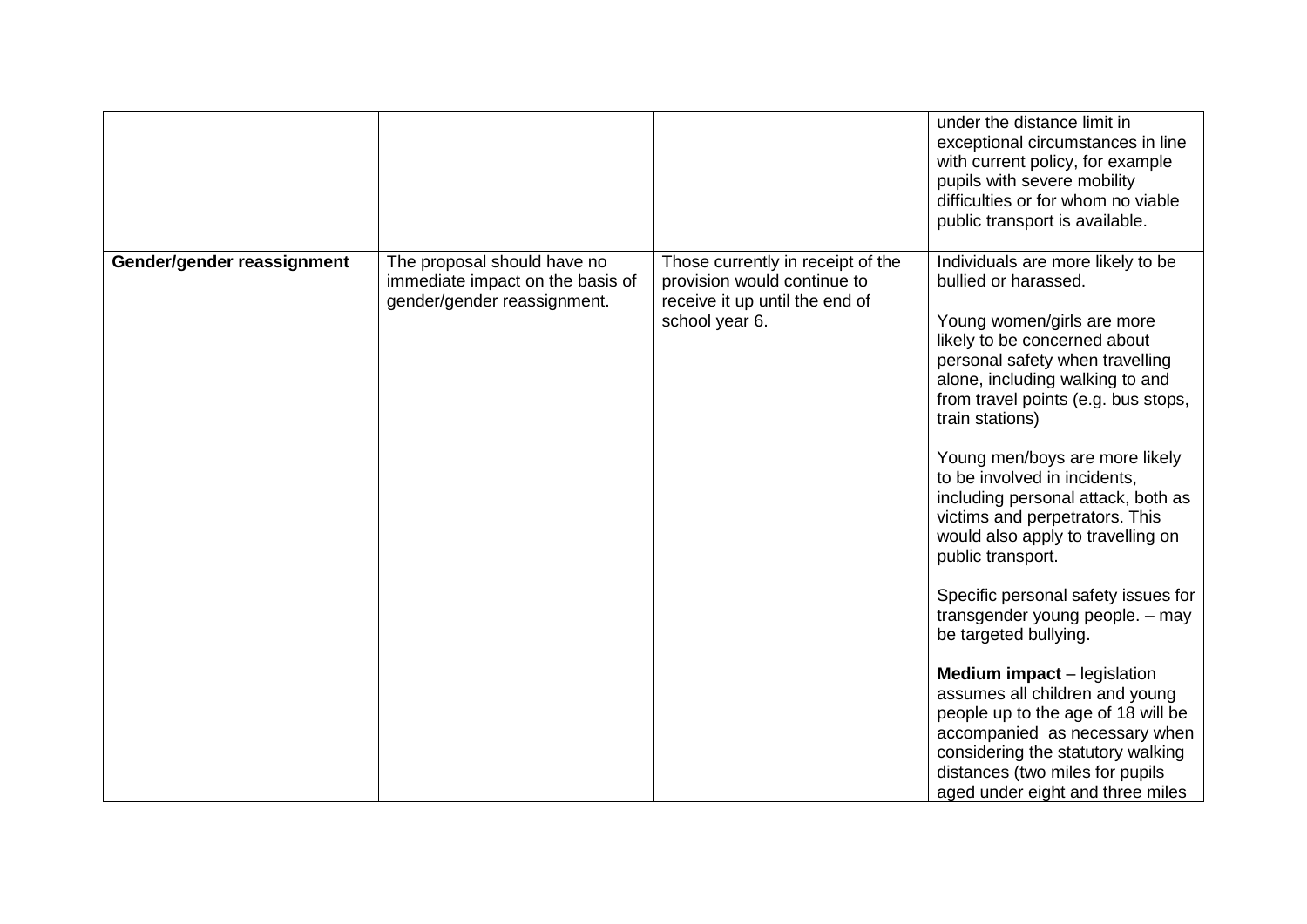|                                       |                                                         |                                                                                 | for pupils aged eight and above).                                                                                                                                                                                                         |
|---------------------------------------|---------------------------------------------------------|---------------------------------------------------------------------------------|-------------------------------------------------------------------------------------------------------------------------------------------------------------------------------------------------------------------------------------------|
|                                       |                                                         |                                                                                 | <b>Medium impact</b> – close                                                                                                                                                                                                              |
|                                       |                                                         |                                                                                 | partnership working between<br><b>CWAC and Cheshire</b>                                                                                                                                                                                   |
|                                       |                                                         |                                                                                 | Constabulary to ensure safety                                                                                                                                                                                                             |
|                                       |                                                         |                                                                                 | within the community.                                                                                                                                                                                                                     |
| <b>Religion and belief</b>            | The proposal should have no                             | Those currently in receipt of the                                               | Restricted access to faith schools                                                                                                                                                                                                        |
|                                       | immediate impact on the basis of                        | provision would continue to                                                     |                                                                                                                                                                                                                                           |
|                                       | religion and belief.                                    | receive it up until the end of<br>school year 6.                                | <b>Medium impact</b> $-$ the policy<br>applies to children of faith and of                                                                                                                                                                |
|                                       |                                                         |                                                                                 | non faith equally.                                                                                                                                                                                                                        |
|                                       |                                                         |                                                                                 | Medium impact - Officers would<br>continue to assist and support<br>schools in developing travel plans<br>in order to promote sustainable<br>travel solutions.                                                                            |
|                                       |                                                         |                                                                                 | The authority would continue to<br>monitor admissions to ensure the<br>proposal did not have a<br>detrimental impact on individual<br>school intake.                                                                                      |
| <b>Sexual orientation (including</b>  | The proposal should have no                             | Those currently in receipt of the                                               | There is no evidence a particular                                                                                                                                                                                                         |
| heterosexual, lesbian, gay, bisexual) | immediate impact on the basis of<br>sexual orientation. | provision would continue to<br>receive it up until the end of<br>school year 6. | impact on young people or<br>parents/carers in relation to<br>sexual orientation. There may be<br>potential risks for lesbian, gay or<br>bisexual (LGB) young people<br>choosing cheaper alternatives<br>such as walking or cycling which |
|                                       |                                                         |                                                                                 | could make them more vulnerable                                                                                                                                                                                                           |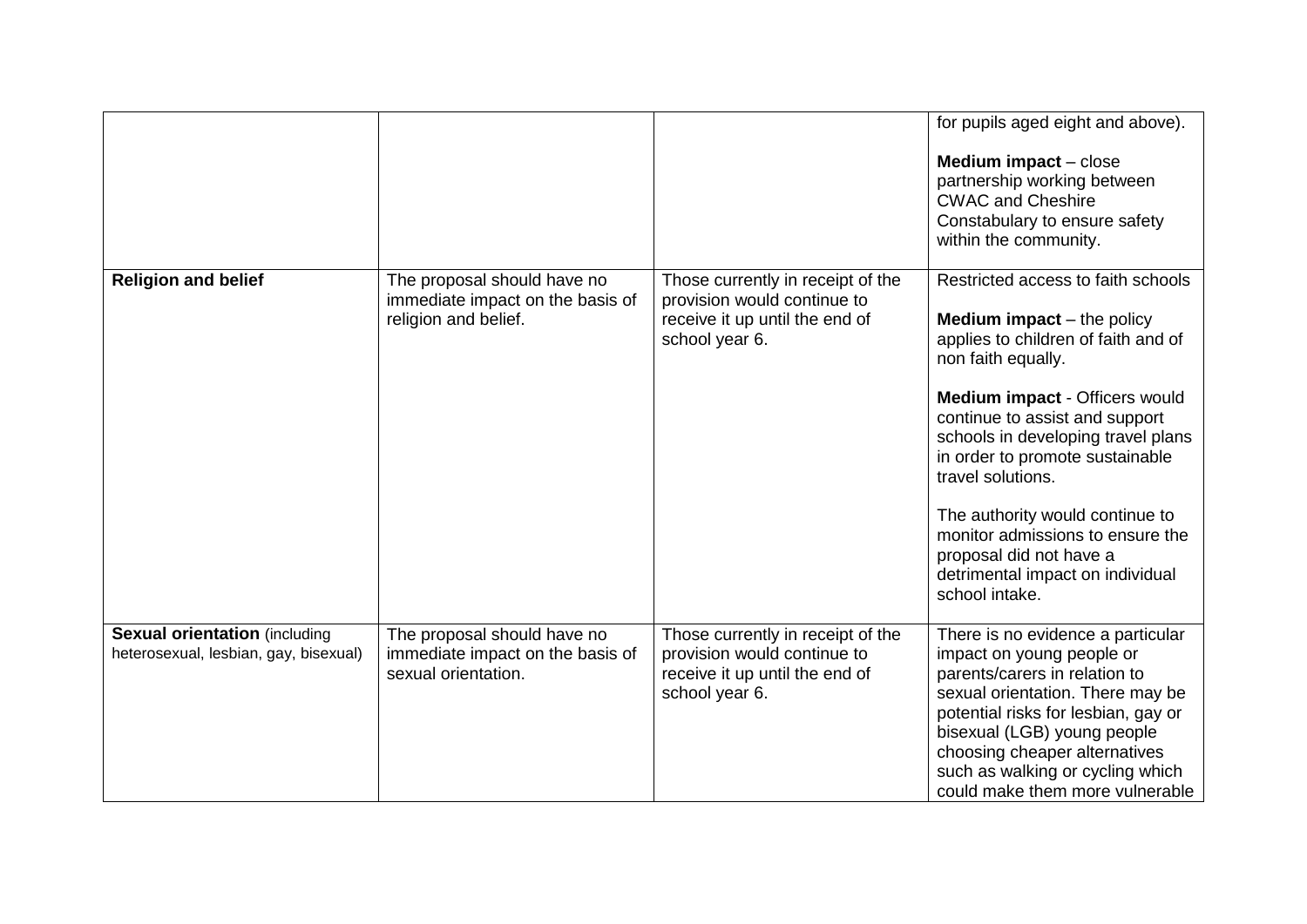|                                                                                                                                                                                                                                                            |                                                                         |                                                                                                                      | to bullying or harassment.                                                                                                                                                                                                                                                                                                                                                                                                                                                      |
|------------------------------------------------------------------------------------------------------------------------------------------------------------------------------------------------------------------------------------------------------------|-------------------------------------------------------------------------|----------------------------------------------------------------------------------------------------------------------|---------------------------------------------------------------------------------------------------------------------------------------------------------------------------------------------------------------------------------------------------------------------------------------------------------------------------------------------------------------------------------------------------------------------------------------------------------------------------------|
|                                                                                                                                                                                                                                                            |                                                                         |                                                                                                                      | <b>Medium impact</b> – legislation<br>assumes all children and young<br>people up to the age of 18 will be<br>accompanied as necessary when<br>considering the statutory walking<br>distances (two miles for pupils<br>aged under eight and three miles<br>for pupils aged eight and above).<br><b>Medium impact</b> $-$ close<br>partnership working between<br><b>CWAC and Cheshire</b>                                                                                       |
|                                                                                                                                                                                                                                                            |                                                                         |                                                                                                                      | Constabulary to promote safety<br>within the community.                                                                                                                                                                                                                                                                                                                                                                                                                         |
| Age (children and young people<br>aged $0 - 24$ , adults aged $25 - 50$ ,<br>younger older people aged 51 -<br>75/80; older older people 81+. The<br>age categories are for illustration only<br>as overriding consideration should be<br>given to needs). | The proposal should have no<br>immediate impact on the basis of<br>age. | Those currently in receipt of the<br>provision would continue to<br>receive it up until the end of<br>school year 6. | Could raise issues regarding<br>safety and vulnerability of pupils<br><b>Medium impact</b> – legislation<br>assumes all children and young<br>people up to the age of 18 will be<br>accompanied as necessary when<br>considering the statutory walking<br>distances (two miles for pupils<br>aged under eight and three miles<br>for pupils aged eight and above).<br>May restrict accessibility to school<br>of choice<br>Children may be unable to attend<br>sibling's school |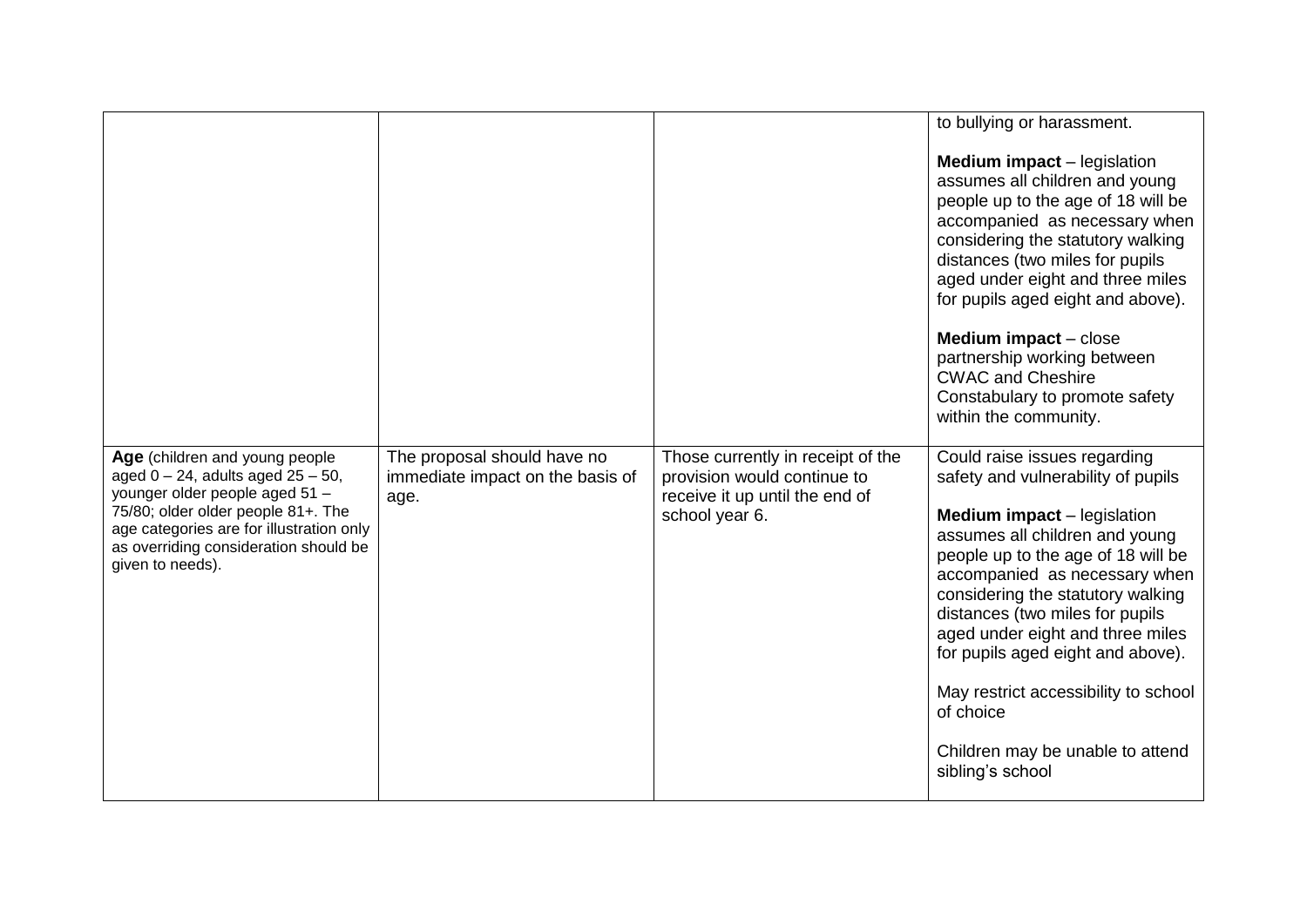|                          |                                                                                                 |                                                                                                                      | In addition, younger parents who,<br>on average, have lower incomes<br>may also be impacted by<br>affordability issues.<br><b>Medium impact</b> – The Council<br>currently provides eight children<br>with free transport on the grounds<br>of being aged between 8-11,<br>attending a school that is over two<br>miles walking distance. These<br>children would continue to receive<br>free transport on these grounds<br>up until the end of school year 6.<br>The proposal would be<br>implemented to allow any new |
|--------------------------|-------------------------------------------------------------------------------------------------|----------------------------------------------------------------------------------------------------------------------|-------------------------------------------------------------------------------------------------------------------------------------------------------------------------------------------------------------------------------------------------------------------------------------------------------------------------------------------------------------------------------------------------------------------------------------------------------------------------------------------------------------------------|
|                          |                                                                                                 |                                                                                                                      | applicants the ability to make<br>informed choices and to consider<br>all options available to them when<br>expressing a preference for a<br>school.<br>The authority would continue to<br>provide travel assistance to those<br>legally entitled to it. This will<br>enable continued equality and<br>opportunity to access educational<br>provision for those families.                                                                                                                                               |
| <b>Rural communities</b> | The proposal should have no<br>immediate impact on the basis of<br>living in a rural community. | Those currently in receipt of the<br>provision would continue to<br>receive it up until the end of<br>school year 6. | Young people in rural areas may<br>have more limited access to<br>public transport.                                                                                                                                                                                                                                                                                                                                                                                                                                     |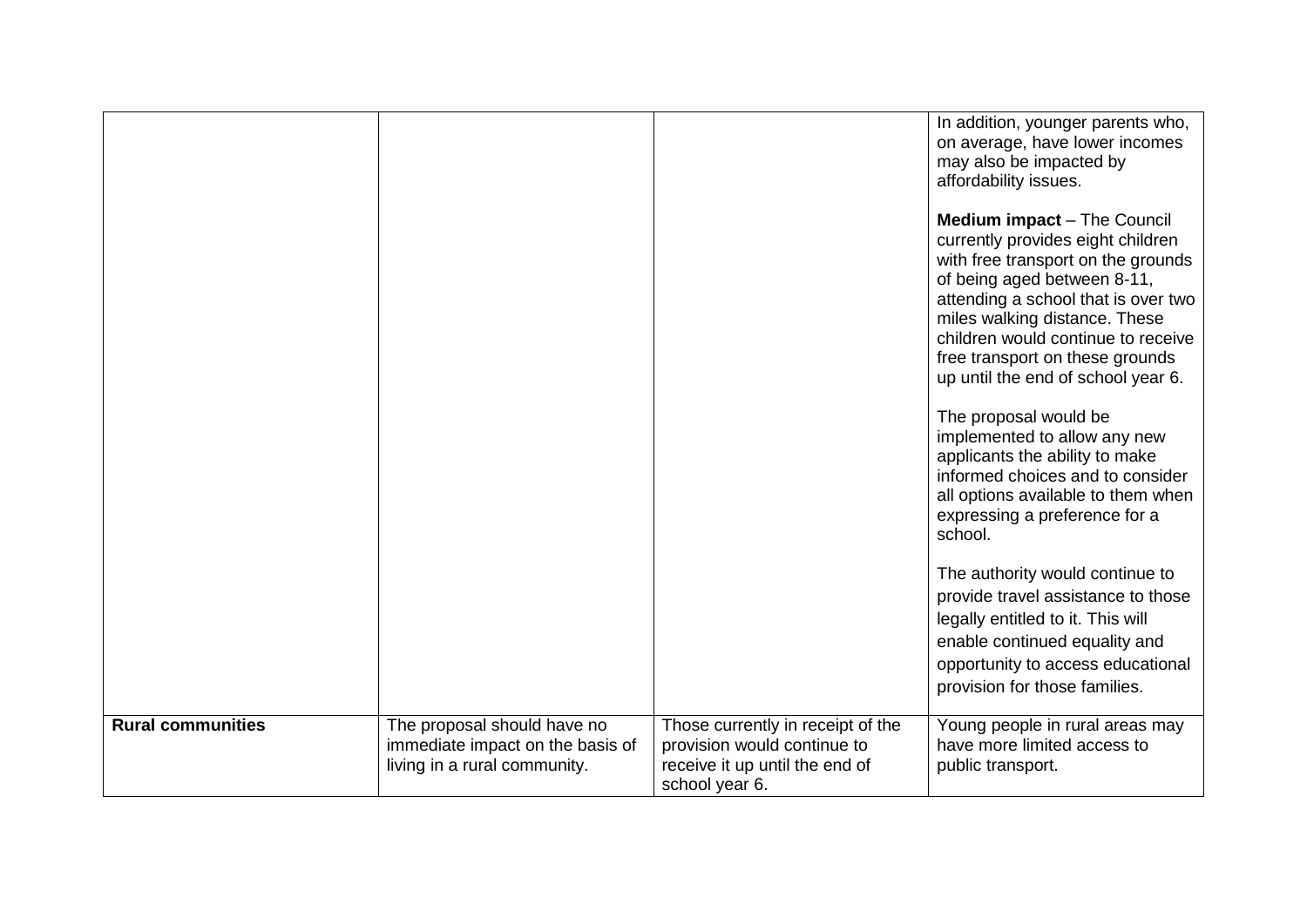|                             |                                                                                                                                                                                                                                                                                                                                                                                         |                                                                                                                                          | May restrict accessibility to school<br>of choice due to the limited<br>number of schools in geographic<br>proximity.<br><b>Medium impact - The authority</b><br>would continue to provide travel<br>assistance to those pupils who<br>are legally entitled to receive it.<br>Those currently in receipt of the<br>provision would continue to<br>receive it up until the end of<br>school year 6. |
|-----------------------------|-----------------------------------------------------------------------------------------------------------------------------------------------------------------------------------------------------------------------------------------------------------------------------------------------------------------------------------------------------------------------------------------|------------------------------------------------------------------------------------------------------------------------------------------|----------------------------------------------------------------------------------------------------------------------------------------------------------------------------------------------------------------------------------------------------------------------------------------------------------------------------------------------------------------------------------------------------|
| <b>Areas of deprivation</b> | The proposal would allow fairer<br>transport access to a school,<br>regardless of living within its<br>catchment area.<br>There will continue to be<br>assistance to those who qualify<br>under the current hardship criteria<br>in relation to the policy options.<br>This will enable continued<br>equality and opportunity to access<br>educational provision for those<br>families. | Those currently in receipt (as at<br>August 2015) of the provision<br>would continue to receive it up<br>until the end of school year 6. | Increased costs for families<br>May restrict accessibility to school<br>of choice<br><b>Medium impact - There will</b><br>continue to be assistance to those<br>who qualify under the current<br>hardship criteria in relation to the<br>policy options. This will enable<br>continued equality and<br>opportunity to access educational<br>provision for those families.                          |
| Human rights                | Parents would continue to be able<br>to express their preference for a<br>particular school. Parents and<br>carers are responsible in law for                                                                                                                                                                                                                                           | Those currently in receipt of the<br>provision would continue to<br>receive it up until the end of<br>school year 6.                     | May restrict accessibility to school<br>of choice<br><b>Medium impact</b> - the authority                                                                                                                                                                                                                                                                                                          |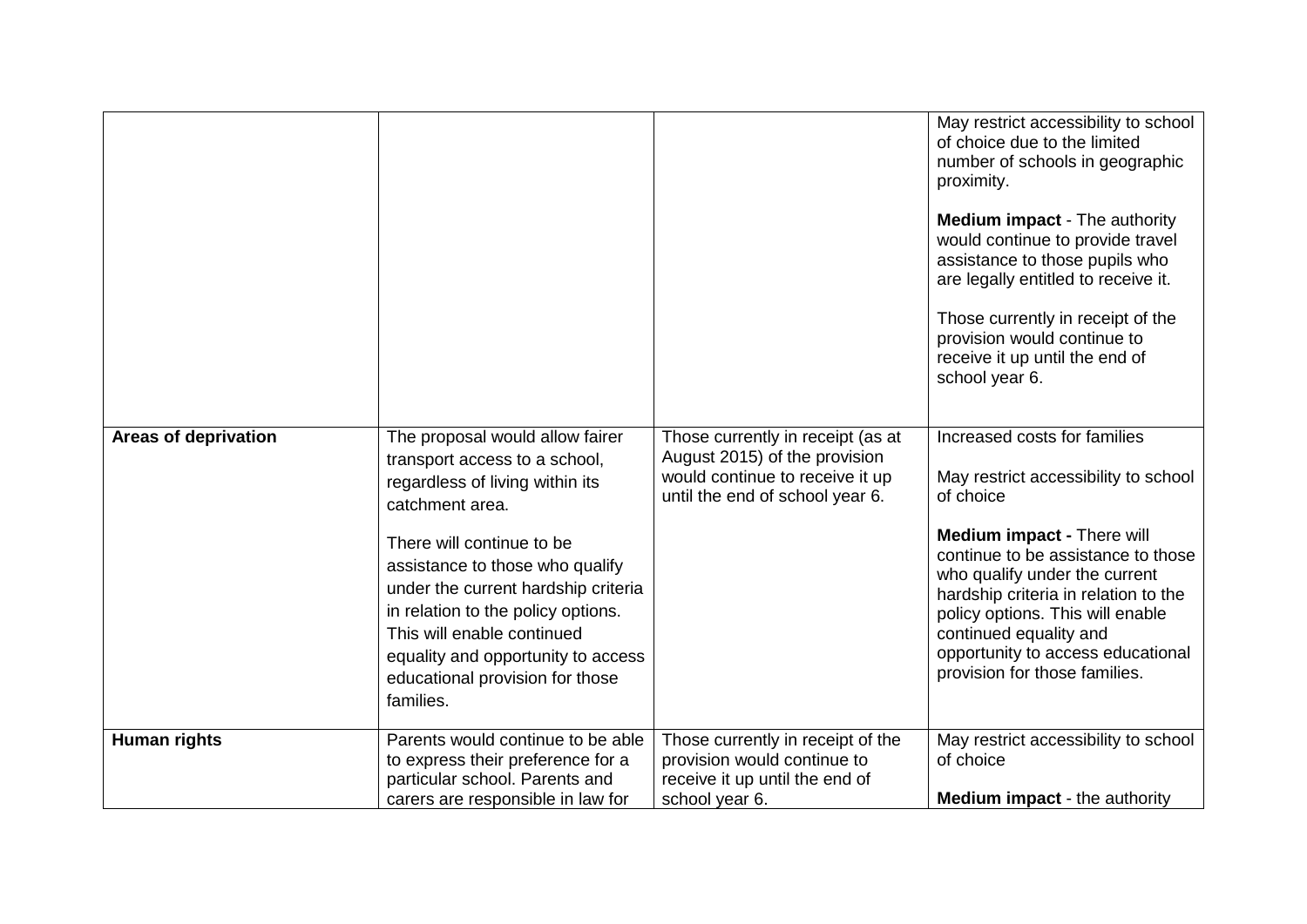|                                                                                                                                                                                                                                                                                    | making arrangements for their<br>children's attendance at school.<br>They should consider transport<br>requirements when deciding<br>which school to apply a place at. |                                                                                                                      | would continue to provide travel<br>assistance to those pupils who<br>are legally entitled to it.                                       |
|------------------------------------------------------------------------------------------------------------------------------------------------------------------------------------------------------------------------------------------------------------------------------------|------------------------------------------------------------------------------------------------------------------------------------------------------------------------|----------------------------------------------------------------------------------------------------------------------|-----------------------------------------------------------------------------------------------------------------------------------------|
| <b>Health and wellbeing (consider)</b><br>both the wider determinants of health<br>such as education, housing,<br>employment, environment, crime and<br>transport, as well as the possible<br>impacts on lifestyles and the effect<br>there may be on health and care<br>services) |                                                                                                                                                                        | Those currently in receipt of the<br>provision would continue to<br>receive it up until the end of<br>school year 6. | Support of health and wellbeing<br>agenda by encouraging families<br>to adopt alternative<br>methods/options for travel<br>arrangements |
| Procurement/partnership (if<br>project due to be carried out by<br>contractors/partners etc, identify<br>steps taken to ensure equality<br>compliance)                                                                                                                             | The proposal should have no<br>immediate impact on<br>procurement/partnership.                                                                                         |                                                                                                                      |                                                                                                                                         |

**Evidence** (see guidance note for details of what to include here):

Statutory legislation is less generous than the current CWAC home to school transport policy in respect of children aged eight and over. This and any other impact will be assessed through formal consultation in the Autumn 2013 prior to a decision being made in March 2014, to take effect for the new applicants from September 2015. Some groups may be positively discriminated under the distance limit in exceptional circumstances for example, those children with special educational needs and those children with mobility problems who meet the 'exceptional circumstances' criteria. A thorough 12 week consultation process, as outlined in a separate Equality Assessment, will take place between 30 October 2013 to 24 January 2014 in order to capture responses that will inform the decision making process in March 2014.